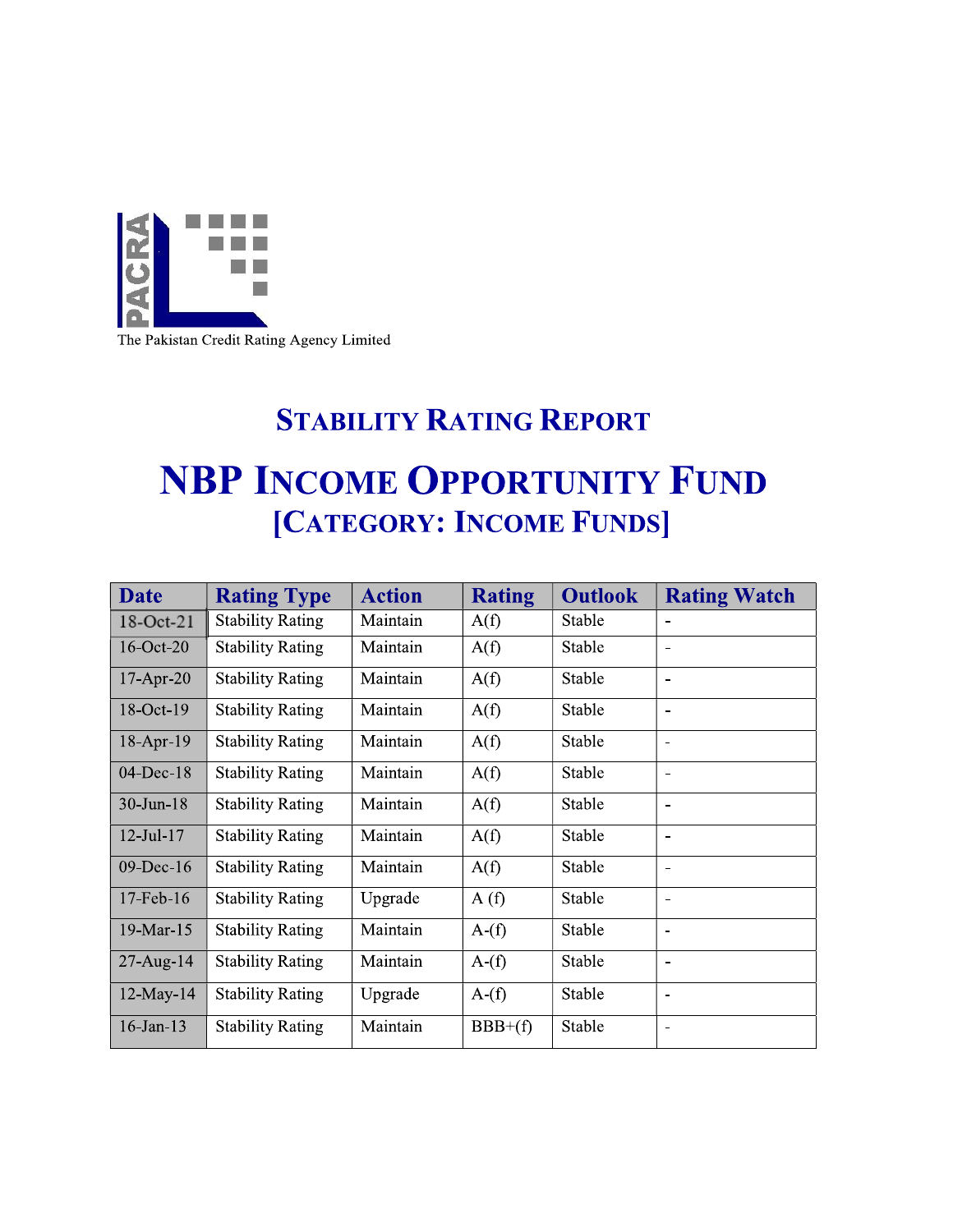

# **FUND STABILITY REPORT**

*Jun‐21*

|                      |                                   | .                               |
|----------------------|-----------------------------------|---------------------------------|
| <b>Fund</b>          | NBP Income Opportunity Fund       | <b>Fund Size (PKR mln)</b>      |
| <b>Fund Category</b> | Income                            | <b>Category Size (PKR mln)</b>  |
| <b>Launch Date</b>   | 21-Apr-06                         | <b>Fund NAV (PKR/Unit)</b>      |
| <b>Fund Size</b>     | PKR 7.954 mln                     | <b>Fund Dividend (PKR/Unit)</b> |
| AMC                  | NBP Fund Management Limited       | WAM (Days)                      |
| <b>AMC Rating</b>    | AM <sub>1</sub>                   | <b>Duration (Days)</b>          |
| <b>Fund Manager</b>  | Mr. Muhammad Ali Bhabha, CFA, FRM |                                 |
| Peer Universe        | Income Funds                      |                                 |
|                      |                                   |                                 |

# **Asset Allocation Summary Fund's Objective**

|                            | <b>Jun-21</b>            | <b>Mar-21</b> | <b>Dec-20</b>            | Sep-20                   | To seek maximum possible preservation of capital an   |  |
|----------------------------|--------------------------|---------------|--------------------------|--------------------------|-------------------------------------------------------|--|
| Cash                       | 61.6%                    | 67.6%         | 47.8%                    | 42.4%                    | via investing primarily in money market & debt secure |  |
| <b>TFC/Sukuks</b>          | 22.0%                    | 18.0%         | 26.5%                    | 36.0%                    | rating and liquidity.                                 |  |
| <b>Plac. with Banks</b>    |                          |               | ٠                        | 5.5%                     |                                                       |  |
| <b>Others</b>              | 2.1%                     | 2.3%          | 1.4%                     | 3.3%                     | <b>Asset Manager (Jun-21)</b>                         |  |
| <b>Spread Transactions</b> | 11.8% -                  |               | $\overline{\phantom{a}}$ | $\overline{\phantom{a}}$ | 2005<br>Year of Incorporation                         |  |
| <b>T-bills</b>             | 0.4%                     | 4.6%          | 2.7%                     | 4.0%                     | <b>Conventional Funds</b><br>13                       |  |
| <b>MTS</b>                 | $2.1\% -$                |               | $\overline{\phantom{a}}$ | $\overline{\phantom{a}}$ | <b>Shariah-Compliant Funds</b><br>15                  |  |
| <b>Commercial Papers</b>   | $0.0\%$                  | 0.8%          | 0.6%                     | 0.8%                     | Dr. Amjad Waheed, CFA<br><b>CEO</b>                   |  |
| <b>CFS/MTS</b>             | $\sim$                   | 1.0%          | 5.5%                     | 1.9%                     | Mr. Sajjad Anwar, CFA<br><b>CIO</b>                   |  |
| <b>RFS</b>                 | $\overline{\phantom{a}}$ | 6.5%          | 15.5%                    | 6.1%                     | PKR 168,016 mln<br><b>AUMs</b>                        |  |

## **Credit Quality (Jun‐21)**





| E                    |                                | <b>NBP Income Opportunity Fund</b> |               |          |               |               |
|----------------------|--------------------------------|------------------------------------|---------------|----------|---------------|---------------|
| Fund Facts (Jun-21)  |                                | <b>History</b>                     | <b>Jun-21</b> | $Mar-21$ | <b>Dec-20</b> | <b>Sep-20</b> |
| Fund                 | NBP Income Opportunity Fund    | <b>Fund Size (PKR mln)</b>         | 7.954         | 9.616    | 6.888         | 4,790         |
| <b>Fund Category</b> | Income                         | Category Size (PKR mln)            | 125.759       | 122.261  | 99.119        | 90.621        |
| <b>Launch Date</b>   | 21-Apr-06                      | <b>Fund NAV (PKR/Unit)</b>         | 10.77         | 11.40    | 11.20         | 10.99         |
| <b>Fund Size</b>     | PKR 7.954 mln                  | <b>Fund Dividend (PKR/Unit)</b>    | 0.83          |          |               | -             |
| AMC                  | NBP Fund Management Limited    | WAM (Days)                         | 256           | 219      | 329           | 438           |
| <b>AMC Rating</b>    | AM1                            | <b>Duration (Days)</b>             | 22            | 14       | 29            | 29            |
|                      | <b>MARIA MARIA LA CEA EDIA</b> |                                    |               |          |               |               |

To seek maximum possible preservation of capital and a reasonable rate of return via investing primarily in money market & debt securities having good credit rating and liquidity.

| <b>Asset Manager (Jun-21)</b>  |                       |
|--------------------------------|-----------------------|
| <b>Year of Incorporation</b>   | 2005                  |
| <b>Conventional Funds</b>      | 13                    |
| <b>Shariah-Compliant Funds</b> | 15                    |
| CEO                            | Dr. Amjad Waheed, CFA |
| CIO                            | Mr. Sajjad Anwar, CFA |
| AUMs                           | PKR 168,016 mln       |

| <b>Return Summary</b> |           |          |          |  |  |
|-----------------------|-----------|----------|----------|--|--|
| <b>NBPIOF</b>         | Peer Avg. | Fund SD. | Peer SD. |  |  |
| 2.2%                  | 1.3%      | 0.0%     | 0.4%     |  |  |
| 1.9%                  | 1.5%      | 0.1%     | 0.2%     |  |  |
| 1.7%                  | 1.4%      | 0.1%     | 0.2%     |  |  |
| 1.8%                  | 1.7%      | 0.0%     | 0.2%     |  |  |
| 7.8%                  | 6.0%      | 0.1%     | 0.2%     |  |  |
|                       |           |          |          |  |  |



#### **Commentary**

NBP Income Opportunity Fund (or the "Fund") is a medium risk profile fund. The Fund's investment policy holds that a minimum of the Fund's total assets shall be invested in a minimum of 25% with respect to Cash and near Cash instruments. At end Jun'21, the total Cash balances were placed in banks mostly rated 'AA' and above. Furthermore, the total TFC's and Sukuks of the Fund constituted 22% of the total assets. The Sukuks were invested in Margin Financing with a rating of 'AA‐'. Moreover, the Fund's assets were divided by a percentage of 11.8% in Spread Transactions. The average duration has been parameterized by a limit of 2 years and the Fund does well to keep the duration at 22 days (At end Jun'21). This minimizes the Fund's exposure to interest rate risk. The Fund's unit holding pattern is moderately diversified with the top 10 investors contributing 34.52% of the total assets. Therefore, the Fund faces low to medium levels of redemption pressure. Going forward, in accordance with the investment policy the fund intends to maintain its current asset allocation. Material changes in the fund's asset allocation strategy, impacting its credit quality and/or exposure to interest rate risk, would affect the rating.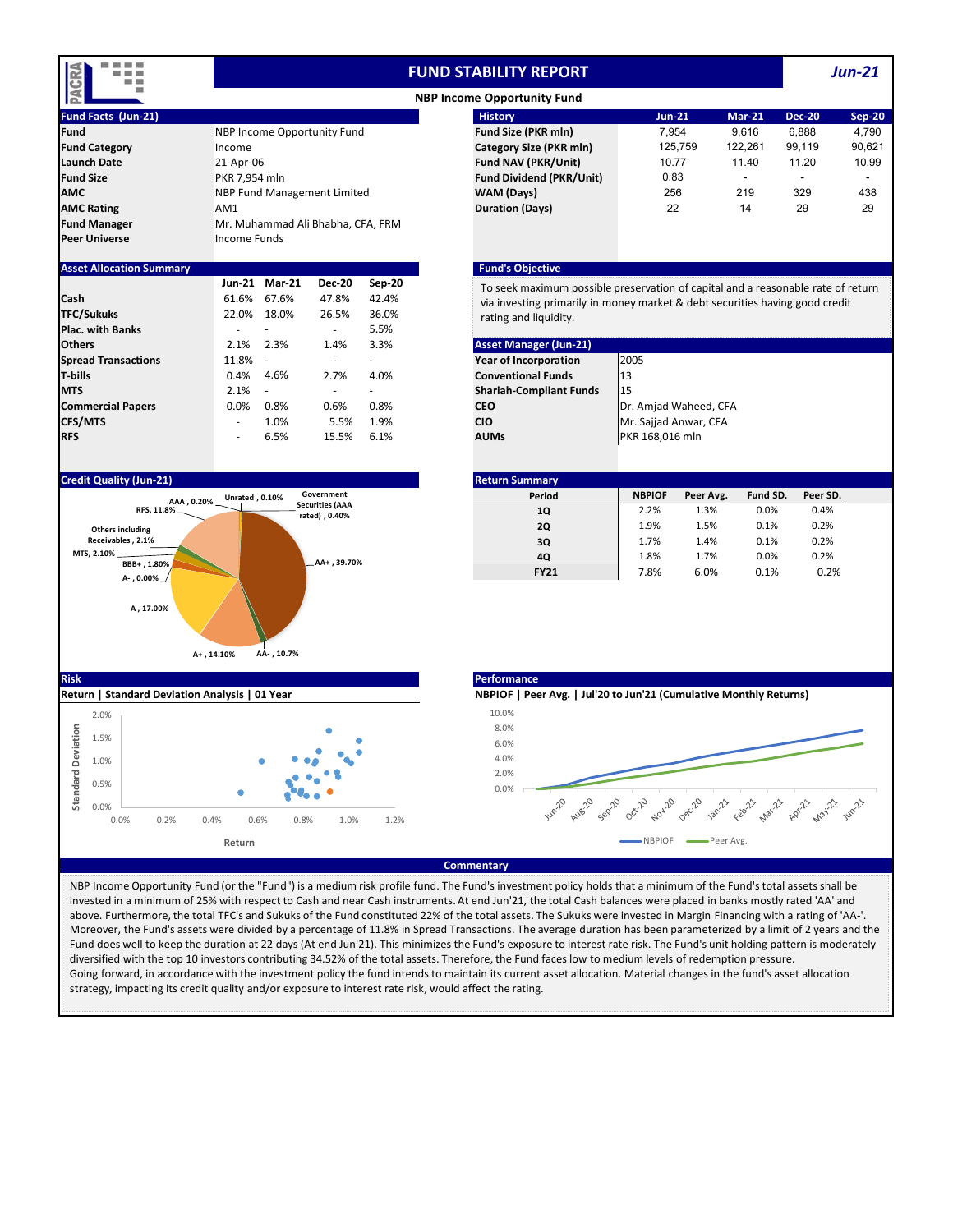

# **Stability Ratings Explained**

The Stability rating is based on a detailed quantitative assessment of fund's portfolio and qualitative assessment of fund management. It provides the investors with an objective measure as to the main areas of risk to which the income funds are exposed, which is credit risk, liquidity risk and interest rate risk.

| <b>Credit Risk</b>                         | • The foremost factor is credit risk, having the highest weight in the rating<br>matrix. The opinion is based on review of various factors, including the fund's<br>investment policies regarding credit risk exposure towards various market<br>segments, individual and cumulative credit quality of the investment portfolio,<br>the diversification of assets across investment types and issuers, and weighted<br>average maturity. |
|--------------------------------------------|------------------------------------------------------------------------------------------------------------------------------------------------------------------------------------------------------------------------------------------------------------------------------------------------------------------------------------------------------------------------------------------------------------------------------------------|
| <b>Market Risk</b>                         | • The more complex part of evaluating a fund's stability involves determining<br>the fund's sensitivity to the changing market conditions. PACRA assess market<br>risk in the nexus of variables affecting the market value of the underlying<br>portfolio. Market value can fluctuate due to a number of variables largely<br>including interest rate, liquidity and operating environment.                                             |
| <b>Liquidity Risk</b>                      | • The liquidity of a security refers to the speed at which that security can be sold<br>for approximately the price at which the fund has it valued. Securities which<br>are less liquid are subject to greater price variability. While analyzing the<br>liquidity of investment portfolio, PACRA considers the types of investments in<br>the portfolio, the maturity structure, and secondary market liquidity.                       |
| Historical<br><b>Returns</b><br>Volatility | • Funds having operational history of six-months or more, the variability in<br>returns is gauged on standardized basis through coefficient of variation for<br>each fund in a category. The coefficient of variation is calculated by dividing<br>standard deviation of fund's monthly returns by average monthly return (SD of<br>Monthly Returns/Average Monthly Return).                                                             |
| <b>Asset Manager</b>                       | • Management scoring is derived from the asset manager rating of the company<br>managing the fund. PACRA reviews the policies and procedures developed by<br>the management to meet its investment objectives. Therefore, an assessment of<br>the fund manager's qualification and experience, asset management company's<br>capabilities and track record are an integral part to the fund rating process                               |

| <b>FUND STABILITY RATING SCALE</b> |                                                                                                                                                                                                                        |  |  |  |
|------------------------------------|------------------------------------------------------------------------------------------------------------------------------------------------------------------------------------------------------------------------|--|--|--|
| <b>Symbols</b>                     | <b>Definitions</b>                                                                                                                                                                                                     |  |  |  |
| AAA(f)                             | An exceptionally strong capacity to maintain relative stability in returns<br>and possesses negligible exposure to risks.                                                                                              |  |  |  |
| $AA+(f)$<br>AA(f)<br>AA(f)         | A very strong capacity to maintain relative stability in returns and<br>possesses low exposure to risks. This capacity may, nevertheless, be more<br>vulnerable to changes in circumstances or in economic conditions. |  |  |  |
| $A+(f)$<br>A(f)<br>$A-(f)$         | A fund with stable performance generally in line with its peers with<br>strong capacity to respond to future opportunities or stress situations.                                                                       |  |  |  |
| $BBB+(f)$<br>BBB(f)<br>$BBB-(f)$   | An adequate capacity to maintain relative stability in returns and<br>possesses high exposure to risks. This capacity may be impacted<br>adversely by changes in circumstances or in economic conditions.              |  |  |  |
| $BB+(f)$<br>BB(f)<br>$BB-(f)$      | A low capacity to maintain stability in returns and possesses very high<br>exposure to risks.                                                                                                                          |  |  |  |
| B(f)                               | A very low capacity to maintain stability in returns and possesses very<br>high exposure to risks.                                                                                                                     |  |  |  |

The fund stability rating scale of  $AAA$  to  $B$  is appended by the letter (f) to denote fund ratings and to differentiate it from the nomenclature used for issue and issuer ratings

# **Rating Watch**

Alerts to the possibility of a rating change subsequent to, or in anticipation of some material identifiable event. But it does not mean that a rating change is inevitable. A watch should be resolved within foreseeable future. but may continue if underlying circumstances are not settled.

# **Rating Outlooks**

Indicates the potential and direction of a rating in response to a) trends in economic and/or fundamental business/financial conditions and/or deviation from expected trend. It is not necessarily a precursor to a rating change. 'Stable' outlook means a rating is not likely to change. 'Positive' means it may be raised. 'Negative' means it may be lowered. Where the trends have conflicting elements, the outlook may be described as 'Developing'.